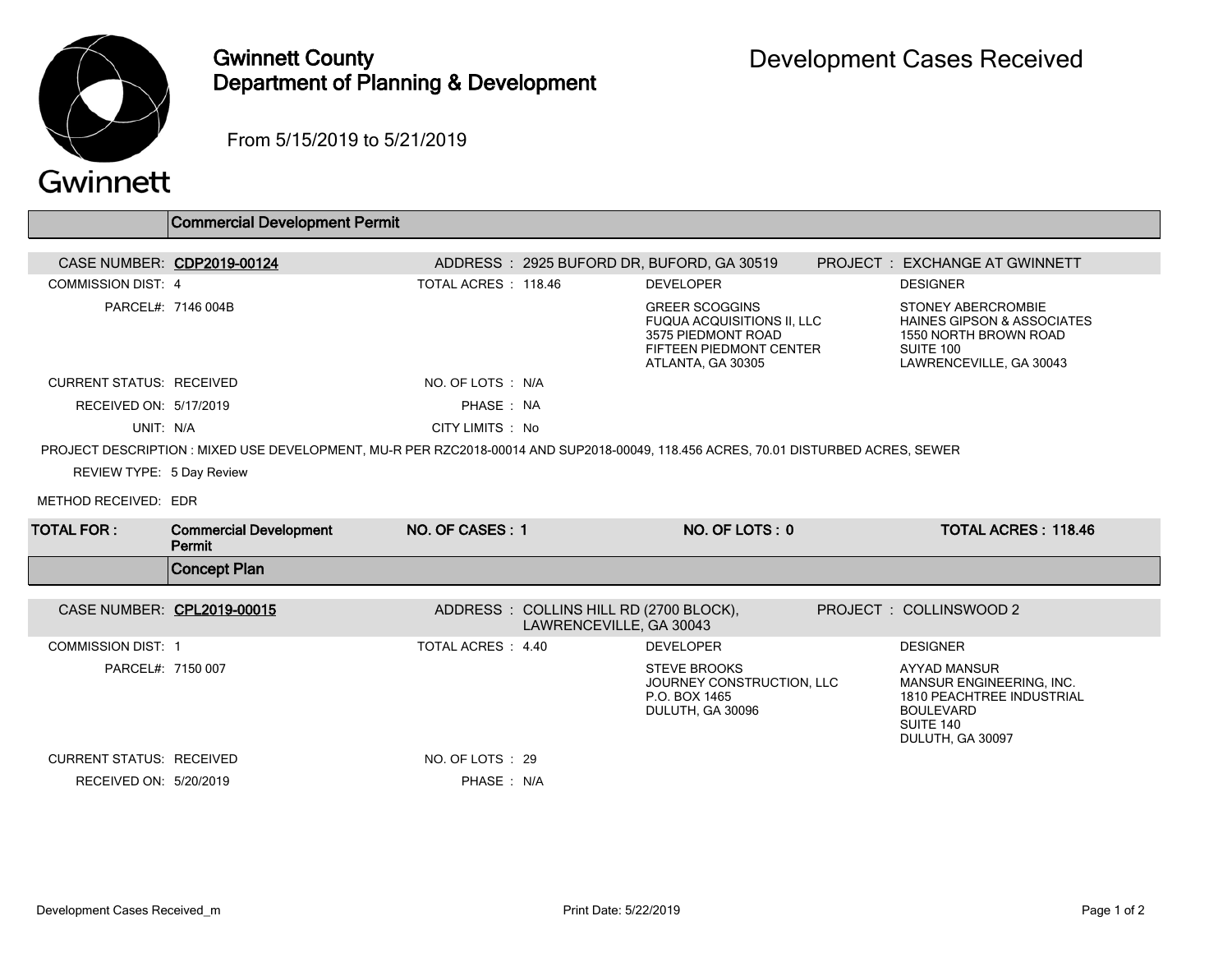| CASE NUMBER: CPL2019-00015      |                                                                                                                     |                     | ADDRESS: COLLINS HILL RD (2700 BLOCK),<br>LAWRENCEVILLE, GA 30043 |                                                                                                                              | PROJECT: COLLINSWOOD 2                                                                                         |
|---------------------------------|---------------------------------------------------------------------------------------------------------------------|---------------------|-------------------------------------------------------------------|------------------------------------------------------------------------------------------------------------------------------|----------------------------------------------------------------------------------------------------------------|
| UNIT: N/A                       |                                                                                                                     | CITY LIMITS : No    |                                                                   |                                                                                                                              |                                                                                                                |
|                                 | PROJECT DESCRIPTION : TOWNHOME SUBDIVISION, RTH PER RZM2018-00007, 29 LOTS, 4.4 ACRES, SEWER                        |                     |                                                                   |                                                                                                                              |                                                                                                                |
| REVIEW TYPE: 5 Day Review       |                                                                                                                     |                     |                                                                   |                                                                                                                              |                                                                                                                |
| METHOD RECEIVED: EDR            |                                                                                                                     |                     |                                                                   |                                                                                                                              |                                                                                                                |
| <b>TOTAL FOR:</b>               | <b>Concept Plan</b>                                                                                                 | NO. OF CASES: 1     |                                                                   | <b>NO. OF LOTS: 29</b>                                                                                                       | <b>TOTAL ACRES: 4.40</b>                                                                                       |
|                                 | <b>Final Plat</b>                                                                                                   |                     |                                                                   |                                                                                                                              |                                                                                                                |
| CASE NUMBER: FPL2019-00024      |                                                                                                                     |                     | ADDRESS: BRYNHILL LANE (4100 BLOCK),<br>BUFORD, GA 30518          |                                                                                                                              | PROJECT: CASTLEBERRY HILL PHASE 2 UNIT 3                                                                       |
| <b>COMMISSION DIST: 1</b>       |                                                                                                                     | TOTAL ACRES : 18.74 |                                                                   | <b>DEVELOPER</b>                                                                                                             | <b>DESIGNER</b>                                                                                                |
| PARCEL#: 7230 004               |                                                                                                                     |                     |                                                                   | <b>MARK RICHARDSON</b><br>SOUTHSIDE LAND VENTURES, LLC<br>2169 LAWRENCEVILLE HIGHWAY<br>SUITE 200<br>LAWRENCEVILLE, GA 30044 | <b>JOHN MERDER</b><br>TRAVIS PRUITT AND ASSOCIATES, INC.<br>4317 PARK DRIVE<br>SUITE 400<br>NORCROSS, GA 30093 |
| <b>CURRENT STATUS: RECEIVED</b> |                                                                                                                     | NO. OF LOTS : 28    |                                                                   |                                                                                                                              |                                                                                                                |
| RECEIVED ON: 5/20/2019          |                                                                                                                     | PHASE: 2            |                                                                   |                                                                                                                              |                                                                                                                |
| UNIT: 3                         |                                                                                                                     | CITY LIMITS : No    |                                                                   |                                                                                                                              |                                                                                                                |
|                                 | PROJECT DESCRIPTION: SINGLE FAMILY SUBDIVISION, PHASE 2 UNIT 3, R-ZT PER RZR2006-00001, 28 LOTS, 18.74 ACRES, SEWER |                     |                                                                   |                                                                                                                              |                                                                                                                |
| REVIEW TYPE: 10 Day Review      |                                                                                                                     |                     |                                                                   |                                                                                                                              |                                                                                                                |
| METHOD RECEIVED: EDR            |                                                                                                                     |                     |                                                                   |                                                                                                                              |                                                                                                                |
| <b>TOTAL FOR:</b>               | <b>Final Plat</b>                                                                                                   | NO. OF CASES: 1     |                                                                   | NO. OF LOTS: 28                                                                                                              | <b>TOTAL ACRES: 18.74</b>                                                                                      |
|                                 |                                                                                                                     |                     |                                                                   |                                                                                                                              |                                                                                                                |
| <b>GRAND TOTALS</b>             |                                                                                                                     | NO. OF CASES: 3     |                                                                   | <b>NO. OF LOTS: 57</b>                                                                                                       | TOTAL ACRES: 141.60                                                                                            |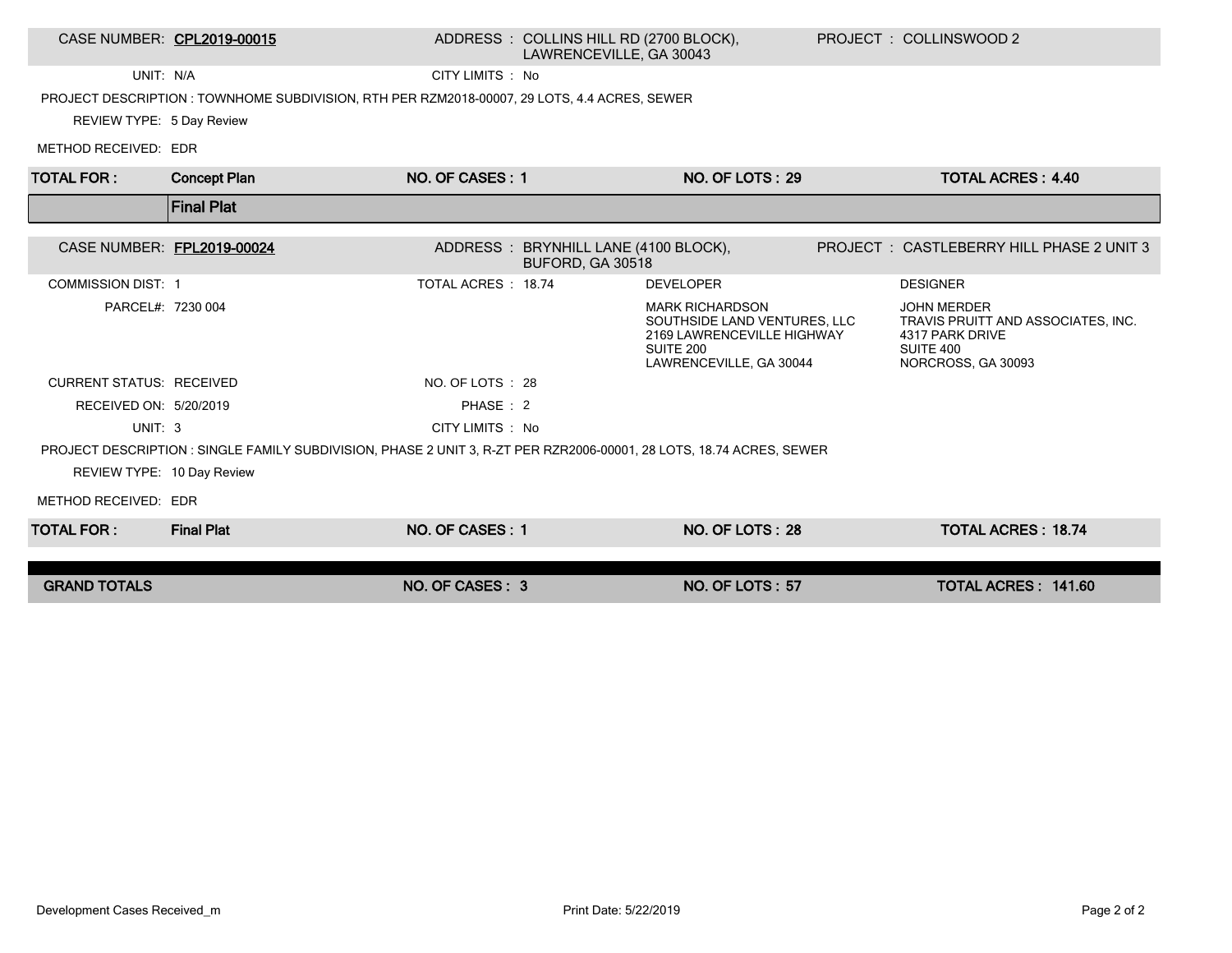

## Gwinnett County Department of Planning & Development

From 5/15/2019 to 5/21/2019

## Gwinnett

|                                 | <b>Commercial Development Permit</b>                                                                                                                      |                    |                                                        |                                                                                                                                    |                                                                                                    |
|---------------------------------|-----------------------------------------------------------------------------------------------------------------------------------------------------------|--------------------|--------------------------------------------------------|------------------------------------------------------------------------------------------------------------------------------------|----------------------------------------------------------------------------------------------------|
| CASE NUMBER: CDP2019-00121      |                                                                                                                                                           |                    | ADDRESS : 1870 BEAVER RIDGE CIR,<br>NORCROSS, GA 30071 |                                                                                                                                    | PROJECT: ST PAUL BEAVER RIDGE                                                                      |
| <b>COMMISSION DIST: 1</b>       |                                                                                                                                                           | TOTAL ACRES : 7.11 |                                                        | <b>DEVELOPER</b>                                                                                                                   | <b>DESIGNER</b>                                                                                    |
| PARCEL#: 6211 162               |                                                                                                                                                           |                    |                                                        | <b>DOUG CAUBLE</b><br>ST PAUL FIRE & MARINE INSURANCE<br><b>COMPANY</b><br>6120 NORTHBELT PARKWAY<br>SUITE B<br>NORCROSS, GA 30071 | DANIEL WINTERMEYER<br>URBAN ENGINEERS. INC.<br>1904 MONROE DRIVE<br>SUITE 100<br>ATLANTA, GA 30324 |
| <b>CURRENT STATUS: RECEIVED</b> |                                                                                                                                                           | NO. OF LOTS: N/A   |                                                        |                                                                                                                                    |                                                                                                    |
| RECEIVED ON: 5/16/2019          |                                                                                                                                                           | PHASE: NA          |                                                        |                                                                                                                                    |                                                                                                    |
| UNIT: N/A                       |                                                                                                                                                           | CITY LIMITS : Yes  |                                                        |                                                                                                                                    |                                                                                                    |
|                                 | PROJECT DESCRIPTION : CITY OF NORCROSS, ST PAUL BEAVER RIDGE, TRUCK COURT EXPANSION, M-1, 7.11 ACRES, 1.35 DISTURBED ACRES, SEWER                         |                    |                                                        |                                                                                                                                    |                                                                                                    |
| REVIEW TYPE: 10 Day Review      |                                                                                                                                                           |                    |                                                        |                                                                                                                                    |                                                                                                    |
| METHOD RECEIVED: EDR            |                                                                                                                                                           |                    |                                                        |                                                                                                                                    |                                                                                                    |
| CASE NUMBER: CDP2019-00123      |                                                                                                                                                           |                    | ADDRESS : RACO CT, LAWRENCEVILLE, GA<br>30046          |                                                                                                                                    | <b>PROJECT : 316 GWINNETT BUSINESS PARK</b>                                                        |
| <b>COMMISSION DIST: 4</b>       |                                                                                                                                                           | TOTAL ACRES : 2.50 |                                                        | <b>DEVELOPER</b>                                                                                                                   | <b>DESIGNER</b>                                                                                    |
| PARCEL#: 7007 020               |                                                                                                                                                           |                    |                                                        | <b>DAVID LAMB</b><br>PUNCH LTD<br>1401 DALON ROAD, N.E.<br>ATLANTA, GA 30306                                                       | <b>AMY HUFFINE</b><br>URBAN ENGINEERS, INC.<br>1904 MONROE DRIVE<br>SUITE 100<br>ATLANTA, GA 30324 |
| <b>CURRENT STATUS: RECEIVED</b> |                                                                                                                                                           | NO. OF LOTS: N/A   |                                                        |                                                                                                                                    |                                                                                                    |
| RECEIVED ON: 5/16/2019          |                                                                                                                                                           | PHASE: NA          |                                                        |                                                                                                                                    |                                                                                                    |
| UNIT: N/A                       |                                                                                                                                                           | CITY LIMITS : Yes  |                                                        |                                                                                                                                    |                                                                                                    |
| SPACES, SEWER                   | PROJECT DESCRIPTION : CITY OF LAWRENCEVILLE, 316 GWINNETT BUSINESS PARK, HM, NEW 30.800 SQ FT, 1 STORY, 2.497 ACRES, 2.28 DISTURBED ACRES, 17 NEW PARKING |                    |                                                        |                                                                                                                                    |                                                                                                    |

REVIEW TYPE: 10 Day Review

METHOD RECEIVED: EDR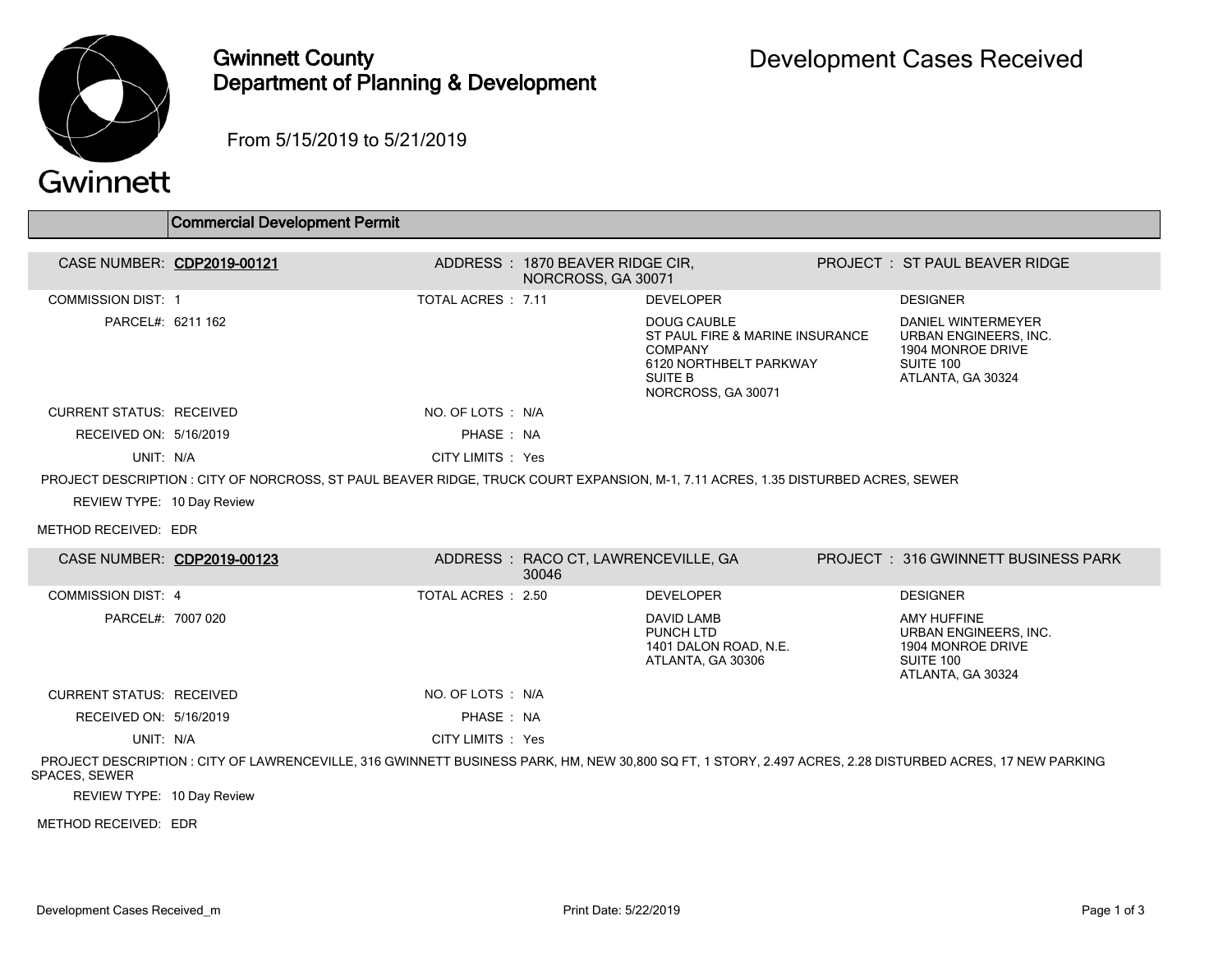| CASE NUMBER: CDP2019-00125      |                                                                                                                                                               |                    | SUGAR HILL, GA 30518 | ADDRESS: 220 PEACHTREE INDUSTRIAL BLVD,                                                                                | PROJECT : DUNKIN DONUTS - PIB TRACT                                                                           |
|---------------------------------|---------------------------------------------------------------------------------------------------------------------------------------------------------------|--------------------|----------------------|------------------------------------------------------------------------------------------------------------------------|---------------------------------------------------------------------------------------------------------------|
| <b>COMMISSION DIST: 1</b>       |                                                                                                                                                               | TOTAL ACRES : 0.44 |                      | <b>DEVELOPER</b>                                                                                                       | <b>DESIGNER</b>                                                                                               |
| PARCEL#: 7275 264               |                                                                                                                                                               |                    |                      | <b>JAMES LASKARIS</b><br>IOAN DONUTS HOLDINGS, LLC<br>1050 CAMBRIDGE SQUARE<br><b>SUITE A</b><br>ALPHARETTA, GA 30009  | <b>MYLER MONTGOMERY</b><br>CIVILSCAPES, INC.<br>P.O. BOX 2115<br>CUMMING, GA 30028                            |
| <b>CURRENT STATUS: RECEIVED</b> |                                                                                                                                                               | NO. OF LOTS : N/A  |                      |                                                                                                                        |                                                                                                               |
| RECEIVED ON: 5/20/2019          |                                                                                                                                                               | PHASE: NA          |                      |                                                                                                                        |                                                                                                               |
| UNIT: N/A                       |                                                                                                                                                               | CITY LIMITS : Yes  |                      |                                                                                                                        |                                                                                                               |
| PARKING SPACES, SEWER           | PROJECT DESCRIPTION : CITY OF SUGAR HILL, DUNKIN DONUTS - PIB TRACT, BG PER RZ2007-00006, NEW 2,400 SQ FT, 1 STORY, 0.439 ACRES, 0.52 DISTURBED ACRES, 24 NEW |                    |                      |                                                                                                                        |                                                                                                               |
| REVIEW TYPE: 10 Day Review      |                                                                                                                                                               |                    |                      |                                                                                                                        |                                                                                                               |
| METHOD RECEIVED: EDR            |                                                                                                                                                               |                    |                      |                                                                                                                        |                                                                                                               |
| CASE NUMBER: CDP2019-00126      |                                                                                                                                                               |                    |                      | ADDRESS: HORIZON PKWY, BUFORD, GA 30518                                                                                | PROJECT: SOUTHERN PALMS                                                                                       |
| <b>COMMISSION DIST: 4</b>       |                                                                                                                                                               | TOTAL ACRES : 2.97 |                      | <b>DEVELOPER</b>                                                                                                       | <b>DESIGNER</b>                                                                                               |
| PARCEL#: 7218 021               |                                                                                                                                                               |                    |                      | <b>MURRAY PALM</b><br><b>SOUTHERN PALMS</b><br>1075 OLD NORCROSS ROAD<br>SUITE <sub>1</sub><br>LAWRENCEVILLE, GA 30046 | PHIL SCHMITT<br>SCHMITT ENGINEERING AND LAND<br>SURVEYING, INC.<br>P.O. BOX 1276<br><b>WINDER, GA 30680</b>   |
| <b>CURRENT STATUS: RECEIVED</b> |                                                                                                                                                               | NO. OF LOTS : N/A  |                      |                                                                                                                        |                                                                                                               |
| RECEIVED ON: 5/21/2019          |                                                                                                                                                               | PHASE: NA          |                      |                                                                                                                        |                                                                                                               |
| UNIT: N/A                       |                                                                                                                                                               | CITY LIMITS : Yes  |                      |                                                                                                                        |                                                                                                               |
|                                 | PROJECT DESCRIPTION : CITY OF BUFORD, SOUTHERN PALMS, C-2, NEW 26,000 SF, 1 STORY, 2.974 ACRES, 2.8 DISTURBED ACRES, 32 NEW PARKING SPACES, SEWER             |                    |                      |                                                                                                                        |                                                                                                               |
| REVIEW TYPE: 10 Day Review      |                                                                                                                                                               |                    |                      |                                                                                                                        |                                                                                                               |
| METHOD RECEIVED: EDR            |                                                                                                                                                               |                    |                      |                                                                                                                        |                                                                                                               |
| CASE NUMBER: CDP2019-00127      |                                                                                                                                                               |                    | GA 30046             | ADDRESS: 298 SCENIC HWY, LAWRENCEVILLE,                                                                                | PROJECT: DRAGAN SOBO                                                                                          |
| <b>COMMISSION DIST: 4</b>       |                                                                                                                                                               | TOTAL ACRES : 0.40 |                      | <b>DEVELOPER</b>                                                                                                       | <b>DESIGNER</b>                                                                                               |
| PARCEL#: 5141 023               |                                                                                                                                                               |                    |                      | DRAGAN SOBO<br>298 SCENIC HIGHWAY<br>LAWRENCEVILLE, GA 30046                                                           | <b>BENJAMIN DRERUP</b><br>GENUINE MAPPING AND DESIGN, LLC<br><b>249 HOWINGTON ROAD</b><br>JEFFERSON, GA 30549 |
| <b>CURRENT STATUS: RECEIVED</b> |                                                                                                                                                               | NO. OF LOTS : N/A  |                      |                                                                                                                        |                                                                                                               |
| RECEIVED ON: 5/21/2019          |                                                                                                                                                               | PHASE: NA          |                      |                                                                                                                        |                                                                                                               |
| UNIT: N/A                       |                                                                                                                                                               | CITY LIMITS : Yes  |                      |                                                                                                                        |                                                                                                               |
| PARKING SPACES, SEWER           | PROJECT DESCRIPTION : CITY OF LAWRENCEVILLE, DRAGAN SOBO BEAUTY SALON, ON PER SU-18-05, NEW 1,249 SQ FT, 1 STORY, 0.398 ACRES, 0.201 DISTURBED ACRES, 6 NEW   |                    |                      |                                                                                                                        |                                                                                                               |
| REVIEW TYPE: 10 Day Review      |                                                                                                                                                               |                    |                      |                                                                                                                        |                                                                                                               |
| METHOD RECEIVED: EDR            |                                                                                                                                                               |                    |                      |                                                                                                                        |                                                                                                               |